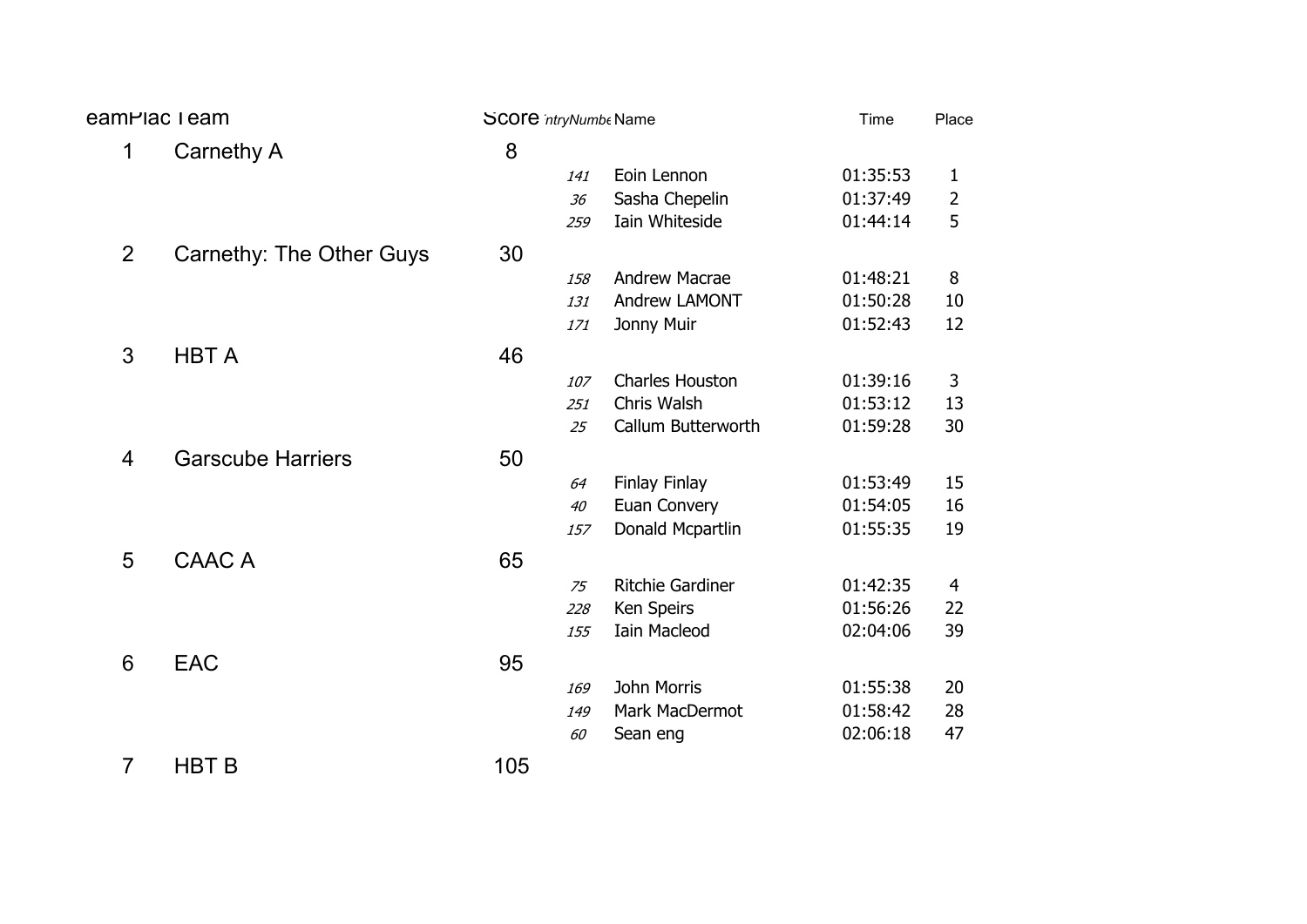|    |                             |     | 211<br>254 | Jelmer Samplonius<br><b>Florent Weillaert</b> | 01:57:21<br>02:02:28 | 25<br>35 |
|----|-----------------------------|-----|------------|-----------------------------------------------|----------------------|----------|
| 8  | <b>Blackhall XC Club</b>    | 105 | 43         | <b>Wade Cormack</b>                           | 02:06:10             | 45       |
|    |                             |     |            |                                               |                      |          |
|    |                             |     | 217        | William Shepherdson                           | 01:54:15             | 17       |
|    |                             |     | 15         | Robert Bough                                  | 02:01:33             | 33       |
|    |                             |     | 210        | <b>Will Ruiz</b>                              | 02:08:48             | 55       |
| 9  | WAP'T                       | 157 |            |                                               |                      |          |
|    |                             |     | 33         | William Chadwick                              | 02:02:56             | 36       |
|    |                             |     | 241        | Peter Thomson                                 | 02:08:19             | 53       |
|    |                             |     | 6          | Alex Baldwin                                  | 02:11:31             | 68       |
| 10 | Musselburgh & D.            | 189 |            |                                               |                      |          |
|    |                             |     | 252        | Robert watson                                 | 01:54:58             | 18       |
|    |                             |     | 162        | James Mayers                                  | 02:15:09             | 85       |
|    |                             |     | 221        | Paul Slifer                                   | 02:15:11             | 86       |
| 11 | 7 Good Knees, 5 Good Ankles | 197 |            |                                               |                      |          |
|    |                             |     | 71         | Jack Fullerton                                | 01:57:51             | 26       |
|    |                             |     | 199        | Tristan Rabaeijs                              | 02:13:24             | 77       |
|    |                             |     | 176        | Charlotte Newman                              | 02:16:29             | 94       |
| 12 | Portobello 'A'              | 202 |            |                                               |                      |          |
|    |                             |     | 218        | <b>Nick Sinclair</b>                          | 02:10:52             | 64       |
|    |                             |     | 190        | Lorenzo Pacitti                               | 02:11:13             | 66       |
|    |                             |     | 82         | Aidan Grisewood                               | 02:12:15             | 72       |
| 13 | <b>Mountain Killers</b>     | 262 |            |                                               |                      |          |
|    |                             |     | 152        | Michael McKay                                 | 02:08:29             | 54       |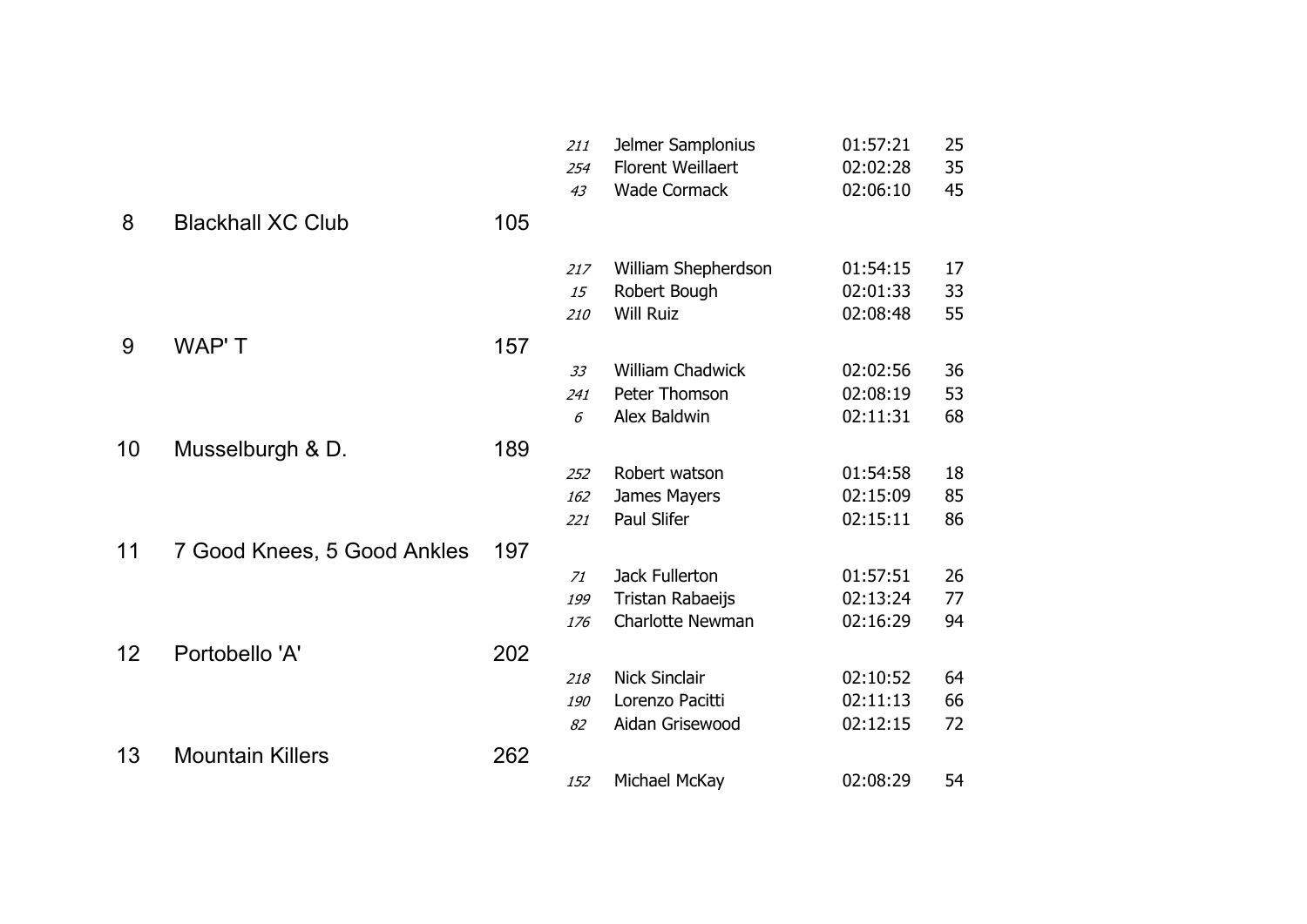|    |                              |     | 249            | Karel Vesely          | 02:13:37 | 79  |
|----|------------------------------|-----|----------------|-----------------------|----------|-----|
|    |                              |     | 92             | <b>Tal Hawkins</b>    | 02:24:17 | 129 |
| 14 | <b>HBT Bronze-Age Relics</b> | 290 |                |                       |          |     |
|    |                              |     | 181            | <b>Ivor Normand</b>   | 02:10:43 | 62  |
|    |                              |     | 100            | Alistair Hindle       | 02:19:40 | 102 |
|    |                              |     | 239            | <b>Neil Thomas</b>    | 02:23:43 | 126 |
| 15 | <b>HBT Lassies</b>           | 325 |                |                       |          |     |
|    |                              |     | 148            | Morag McClelland      | 02:01:08 | 32  |
|    |                              |     | 21             | Catriona Bruce        | 02:26:22 | 139 |
|    |                              |     | 48             | Emma Danby            | 02:31:07 | 154 |
| 16 | Porty Also Rans              | 329 |                |                       |          |     |
|    |                              |     | 79             | Oliver Girdham        | 02:09:46 | 57  |
|    |                              |     | 227            | Ian Somerville        | 02:23:22 | 123 |
|    |                              |     | 112            | Lee Hutchison         | 02:29:33 | 149 |
| 17 | <b>Carnethy Mixed</b>        | 344 |                |                       |          |     |
|    |                              |     | 130            | Dani Lachowicz        | 02:13:54 | 81  |
|    |                              |     | <i>150</i>     | Clare Mcdonnell       | 02:24:04 | 128 |
|    |                              |     | 29             | Gordon Cameron        | 02:26:12 | 135 |
| 18 | The Easy Ones                | 348 |                |                       |          |     |
|    |                              |     | 76             | Nikki Gibson          | 02:15:07 | 84  |
|    |                              |     | 52             | Karen Dobbie          | 02:22:07 | 114 |
|    |                              |     | 138            | Emma Laverie          | 02:29:44 | 150 |
| 19 | Friends of Andy's Man Club   | 356 |                |                       |          |     |
|    |                              |     | 235            | <b>Richard Taylor</b> | 02:10:21 | 60  |
|    |                              |     | $\overline{2}$ | Rhona Anderson        | 02:20:26 | 106 |
|    |                              |     | 195            | Murray Peebles        | 02:51:29 | 190 |
| 20 | The 8th Hill                 | 420 |                |                       |          |     |
|    |                              |     |                |                       |          |     |